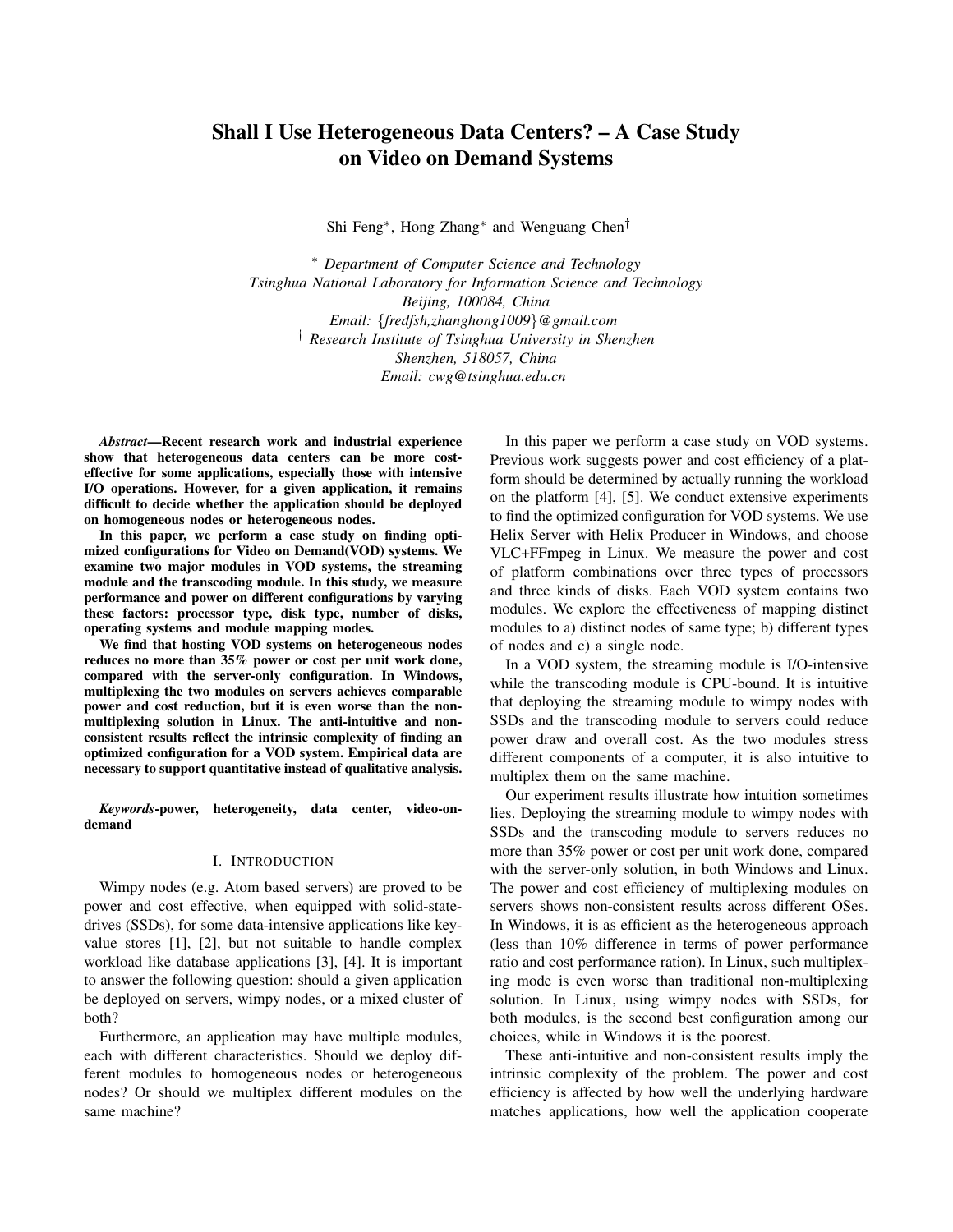with the operating system, and how well the modules inside the application interact with each other. Finding an optimized hardware configuration for a given application is non-trivial without quantitative empirical results.

Contributions of this paper include: (1) We exhibit a case study on finding the optimized configuration for VOD systems. We measure performance and power with experiments, and calculate power and cost efficiency with carefully constructed models. The whole process can be applied to other Internet applications. (2) We show it is not trivial to find the optimized configuration for a given application, which requires extensive experiments to support quantitative analysis. (3) To our best knowledge, this is the first publication which shows empirical benchmarking results of *multiplexing* different modules of VOD systems on same nodes. All the data in our experiment would be available online at a later time.

The rest of this paper begins with a brief introduction on background knowledge in Section II. Section III describes how we quantify the performance and how we model the power and cost efficiency. Section IV details specifications about the software and hardware we use in the experiment. Section V exhibits experiment result and its implications. Related work can be found in Section VI. The last section draws conclusions.

#### II. BACKGROUND

### *A. Video-on-Demand Systems*

In this paper we focus on two major modules of a VOD system: transcoding module and video streaming module. In a production environment there may be other modules like advertising module, recommendation module, etc. We consider only transcoding module and streaming module for two reasons. First, they are necessary while the other modules are not. Second, distinct characteristics of the two modules already exhibit the complexity in our choice of the underlying platform.

A transcoding module encodes raw input, or transcodes videos from one format to another. It performs intensive computation and relatively few I/O operations. A streaming module serves user requests and transfers videos to media playing clients. This part of the VOD system requires high IOPS and bandwidth to serve concurrent video requests.

When a new video is sourced (e.g. uploaded by a user), it is transcoded and preserved in storage once and for all. Each time a user requests for a video, the transcoded version is streamed to the client. Frequently accessed videos may be cached to reduce the response time.

## *B. Wimpy Nodes with SSDs*

Wimpy nodes are platforms with CPUs of less computing power [1], [6], [3]. Compared with powerful processors (e.g. Xeon), wimpy processors (e.g. ARM-based, Atom) feature low power draw and low dollar cost. For example, an Intel



Figure 1: Three modes of module mapping.

Atom N570 has a thermal design power of 8.5W [7]. The value of an Intel Xeon E5620 is 80W [8], one order of magnitude more than the Atom processor.

Solid-state-drives (SSDs) outperform traditional harddisk drives (HDDs) with low random read latency (hundreds of microseconds compared to HDD's several to tens of milliseconds), and low power consumption. The defects of SSDs are poor write performance and limited endurance (about five years under intensive accesses [9]). Previous research demonstrates that wimpy nodes with SSDs are energy-efficient on some kinds of data-intensive jobs like key-value stores and sorting [1], [6], [2], and are not good at handling some complex jobs like database applications [3], [4].

## *C. Module Mapping Modes*

In a heterogeneous data center, there are nodes in different types. For example, there may be Xeon servers and Atom based servers. Applications like VOD systems may contain multiple modules. There would be many choices on how to map modules of an application to available nodes in a data center. We classify them into three *module mapping modes*, as is depicted in Fig. 1. In the homo(geneous) mode, different modules are mapped to different instances of the same type of node. In the hetero(geneous) mode, different modules are deployed on nodes of different types. In the union mode, different modules are multiplexed on a single node.

Intuitively, the streaming module of a VOD system is I/Obound and performs well on wimpy nodes with SSDs. The transcoding module is CPU-bound and should be deployed on powerful servers. Furthermore, as the two modules stress I/O components and processors respectively, multiplexing the two modules on a server with SSDs may be a better choice. In this paper we deploy VOD systems on combinations of various processors and disks, in different mapping modes. The whole process gives some insights on finding an optimized platform configuration for a given application like VOD systems. The results of our experiment imply that actually running the application on each type of node is critical in finding the optimized configuration.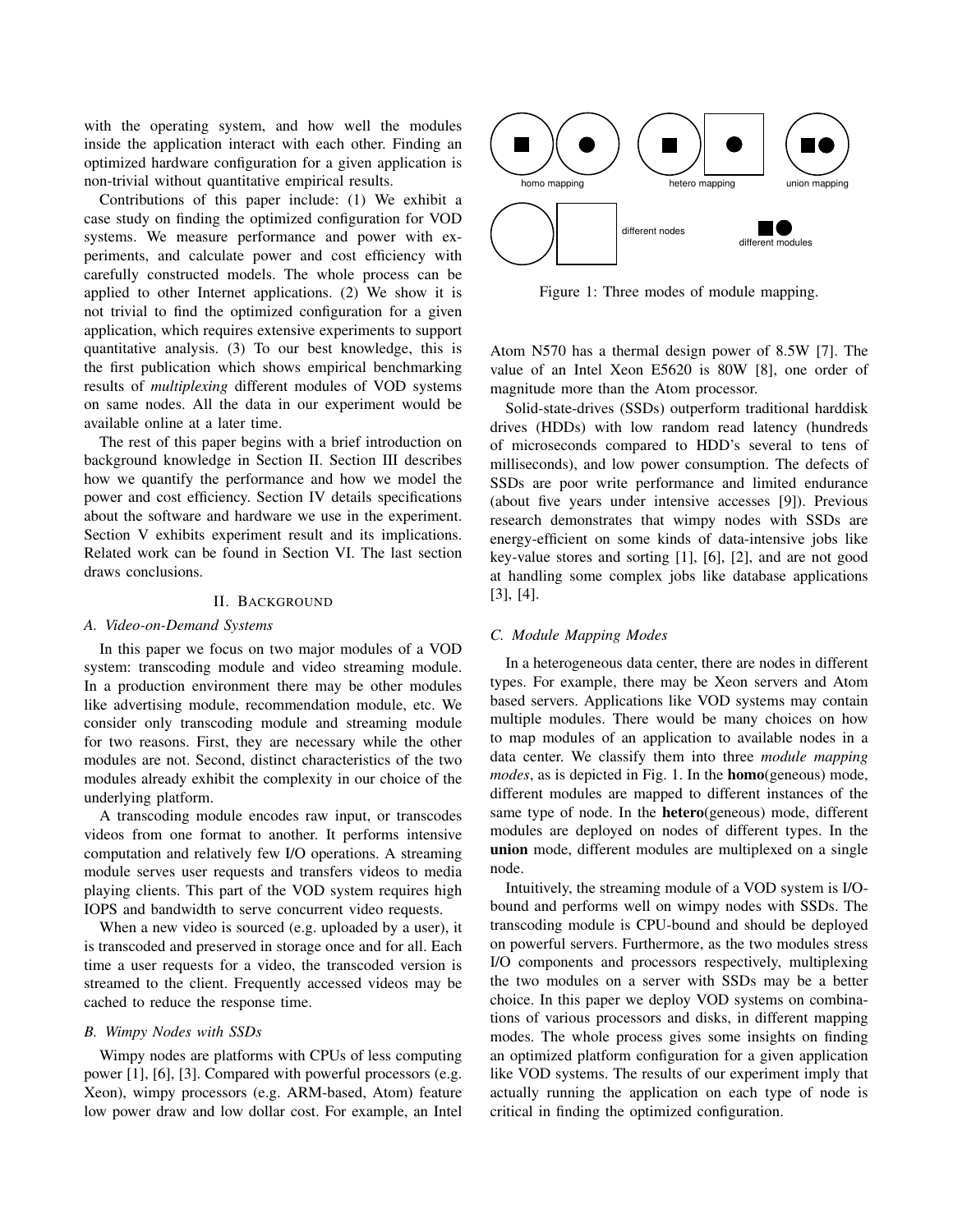#### III. EVALUATION METRICS

Our experiment spans three dimensions in configuration. First, we choose two VOD applications, one in Windows and one in Linux. Second, the hardware platforms are combinations of three types of processors and three types of disks. The number of disks is also varied. Third, we use three module mapping modes. We use power performance ratio and cost performance ratio to quantify the effectiveness. We run each module of the VOD system on each hardware platform. Our experiment also includes running the two modules simultaneously on the same node. During the run we measure the power and performance, and calculate the cost. Given these data we may derive the above two ratios of running a module on a specific platform. To compare between the mapping modes, we set up a universal Service Level Agreement(SLA) and calculate the power and cost on achieving that SLA, in each mapping mode. This section explains how we quantify the performance, and describes the power and cost models. Details about the software and hardware we use can be found in Section IV.

## *A. Performance Metrics*

A typical SLA may require the VOD service provider handle X concurrent streaming requests while transcode Y hours of videos per second. We quantify the performance as *the capability of finishing the SLA*.

Performance of the streaming module on a platform is quantified as the number of simultaneous streaming requests it supports. We assume the quality-of-service (QoS) requires no less than 95% videos being streamed are *good* playbacks. The playback of a video is deemed good if the actual playback length differs by 5% or less from the length of original video. The videos being streamed are identical copies of a 15-minute-long video.

Performance of the transcoding module on a platform is quantified as the number of hours of videos completely transcoded per second. It is possible that multi-core processors may transcode multiple videos in parallel. The performance is measured as the sum of work done by all transcoding processes. The videos being transcoded are also identical copies of the same video file.

## *B. Single-Noded Power Model*

Power draw is monitored by connecting the node to the AC outlet of a Yokogawa WT210 digital power meter. The device is accepted by Standard Performance Evaluation Corporation (SPEC) used for power efficiency benchmarking [10]. The power consumption is averaged over the test period where power draw is nearly constant. Typically this is within the interval of timespan between beginning of the last instance (streaming or transcoding process) and end of the earliest.

Power performance ratio is defined by

$$
p_w = \frac{P_w}{M_w}.\tag{1}
$$

 $P$  is the power draw and  $M$  is the measured performance. The subscript  $w$  is either  $s$  or  $t$  indicating the streaming or transcoding module respectively.

A node consumes power even when it is idle. The optimal working state lies somewhere between it is idle and it is at full run. At that state it achieves minimum power performance ratio. In other words, it consumes minimum power per unit work done. We assume the curve is unimodal. We adopt different strategies to find the optimal working state for the two modules. For the streaming module, we use up to twenty client machines to initiate streaming requests to the streaming server. We first binary-search the maximum number of requests the server may handle. Then we reduce the load in a fine-grained manner and stop when we encounter the first local minimum of the power performance ratio. As the streaming task is I/O-bound, we also watch the effect of disk numbers. We repeat the above process, each time adding one disks, until there is no available slots, or no decrease in the power performance ratio. For the transcoding module, each time we add one more transcoding process and stop when the first local minimum of power performance ratio appears. It is unlikely to go far beyond the number of physical cores of the processor.

#### *C. Single-Noded Cost Model*

Our cost model consists of nodes acquisition cost and power cost. A previous study shows that these two components contribute to 60% cost in a data center [11]. Another 25% goes to power distribution and cooling infrastructure. The cost performance ratio is calculated according to

$$
c_w = \frac{1}{M_w} (P_w C_e + \frac{C_{hd}}{T}) = p_w C_e + \frac{C_{hd}}{M_w T}.
$$
 (2)

 $C_e$  is electricity price,  $C_{hd}$  is the dollar cost the node and T is the expected lifetime of hardwares.

In a heterogeneous data center, the cost of job scheduling and facility acquisition is expected to be higher. Wimpy nodes may be less stable and more easily worn-out than high-end servers. A more accurate model may take this maintenance cost, and possible other cost, into account. This is a task for future research. In this paper, modeling the cost is just an attempt towards simulating the real world cases within a heterogeneous data center. However, as the power is measured directly, in can be referenced with more confidence.

## *D. Scaling the Models*

We set up a universal SLA to compare the effectiveness of different mapping modes. The SLA is an ordered pair of integers  $(X_s, X_t)$ . It indicates the VOD system is able to stream  $X_s$  videos while at the same time to transcode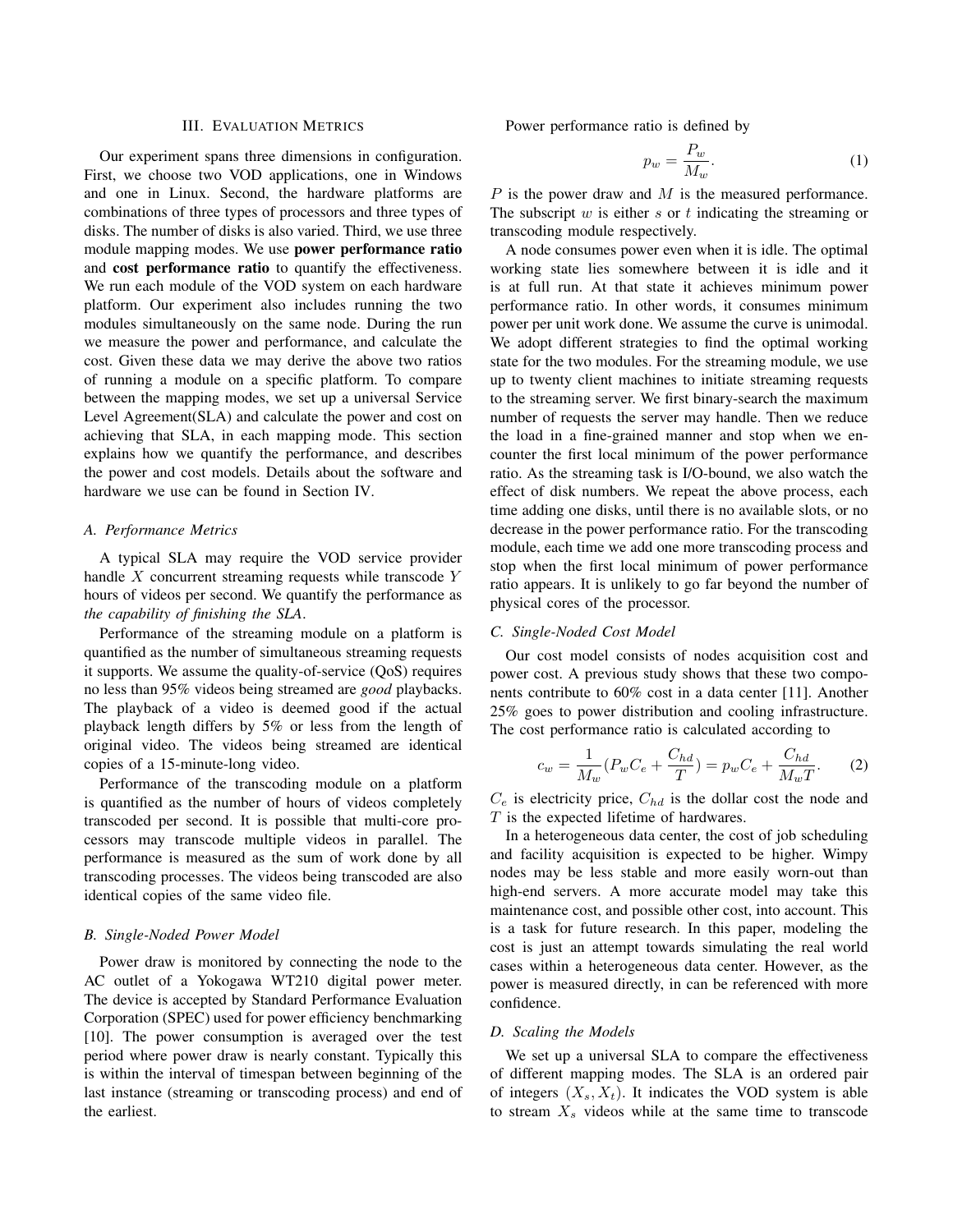$X_t$  hours of videos per second. The power and cost models above go for running a single module on individual nodes. In this subsection, we explain how to calculate the power and cost of achieving the target SLA in each mapping mode.

Our analysis is based on two assumptions: 1) power (cost) scales linearly with the number of nodes, and 2) number of required nodes scales linearly with workloads. Previous work demonstrates that these are not the cases for database workloads, due to heavy communications [4]. Anyway, scaling proportionally is probably appropriate for VOD systems because neither of the modules requires heavy inter-process communications. Hardly any inter-node communications are involved either. This makes it reasonable to assume power and cost goes approximately linearly with the number of nodes involved, which is further proportional to the workload.

Note that above assumptions never admit proportional power within a single node. The presence of idle power makes this almost impossible. However, as long as each node is utilized to the same extent, we can safely calculate the power (cost) of achieving the target SLA by multiplying the workload with the single-noded power (cost) performance ratio.

Given above assumptions and analysis, the power and cost of achieving the universal SLA, in either homo or hetero mapping mode, are calculated by

$$
P_{homol/hetero} = p_s X_s + p_t X_t
$$
  
\n
$$
C_{homol/hetero} = c_s X_s + c_t X_t.
$$
 (3)

In the homo mode,  $p_s$  and  $p_t$  are chosen such that they correspond to the same platform. In the hetero mode, we select the minimum  $p_s$  ( $p_t$ ) among all power (cost) performance ratios. The idea is trivial: we choose the best platform for each module. The hetero mode must be no worse than the home mode in power and cost efficiency. Our experiment result quantifies the gap between these two modes.

In the union mapping mode, the case is more complicated. When there are different number of transcoding processes running on a node, the maximum number of extra streaming requests it may handle is also different. For a fixed number of transcoding processes (assuming the number is  $N$ ), we determine the maximum number of streaming requests  $Y_s$ in the following steps. First, we duplicate and concatenate short videos into long videos. Then we transcode  $N$  of those concatenated videos in parallel, while at the same time do streaming on that node and find the maximum number of requests it may handle. We ensure that no transcoding processes terminate before all the streaming have finished. This allows us to calculate number of hours of videos transcoded per second (denoted as  $Y_t$ ), in addition to streaming  $Y_s$  videos. Here we use the maximum possible  $Y_s$  along each  $Y_t$  and N, since it is hard to fairly define the optimal combination of them. We measure the average

Table I: Meaning of symbols

| Var              | <b>Description</b>                                                             |  |  |  |
|------------------|--------------------------------------------------------------------------------|--|--|--|
| $\boldsymbol{w}$ | (subscript) either $s$ or $t$ , corresponding to the streaming or              |  |  |  |
|                  | transcoding module, respectively                                               |  |  |  |
| $\boldsymbol{m}$ | (subscript) any of <i>homo</i> , <i>hetero</i> or <i>union</i> , corresponding |  |  |  |
|                  | to the mapping mode                                                            |  |  |  |
| $M_w$            | performance metric; for the streaming module, it's the number                  |  |  |  |
|                  | of concurrent streaming requests; for the transcoding module,                  |  |  |  |
|                  | it's the number of hours of videos transcoded per second                       |  |  |  |
| $X_w$            | performance metrics required by the SLA                                        |  |  |  |
| $Y_w$            | performance metrics when multiplexing the two modules                          |  |  |  |
| $p_w$            | single-noded power performance ratio                                           |  |  |  |
| $P_w$            | single-noded measured power                                                    |  |  |  |
| $P_u$            | single-noded measured power when multiplexing                                  |  |  |  |
| $P_m$            | power draw on achieving some SLA, when in this mapping                         |  |  |  |
|                  | mode                                                                           |  |  |  |
| $c_w$            | single-noded cost performance ratio                                            |  |  |  |
| $C_u$            | single-noded cost when multiplexing                                            |  |  |  |
| $C_m$            | overall cost on achieving some SLA, when in this mapping                       |  |  |  |
|                  | mode                                                                           |  |  |  |
| $C_e$            | electricity price                                                              |  |  |  |
| $C_{hd}$         | hardware acquisition cost                                                      |  |  |  |
| T                | expected hardware lifetime                                                     |  |  |  |

power draw  $P_u$ , and calculate per second cost  $C_u$  with

$$
C_u = P_u C_e + \frac{C_{hd}}{T}.
$$
\n(4)

This results in a series of tuple  $(N, Y_s, Y_t, P_u, C_u)$ . It means that when there are  $N$  parallel transcoding processes, the node can handle  $Y_s$  extra video streaming requests, while at the same time transcode  $Y_t$  hours of videos per second. Under such load it draws  $P_u$  power and costs  $C_u$  per second.

It is unlikely that any  $Y_s/Y_t$  equals to  $X_s/X_t$ . We always multiplex as much workloads as possible and handle the remaining workload with extra node. This idea is represented by

$$
P_{union} = \begin{cases} p_s(Y_s - X_s \frac{X_t}{Y_t}) + P_u \frac{X_t}{Y_t}, & \text{if } \frac{X_s}{Y_s} \ge \frac{X_t}{Y_t} \\ P_u \frac{X_s}{Y_s} + p_t(Y_t - X_t \frac{X_s}{Y_s}), & \text{otherwise} \end{cases}
$$
  

$$
C_{union} = \begin{cases} c_s(Y_s - X_s \frac{X_t}{Y_t}) + C_u \frac{X_t}{Y_t}, & \text{if } \frac{X_s}{Y_s} \ge \frac{X_t}{Y_t}(5) \\ C_u \frac{X_s}{Y_s} + c_t(Y_t - X_t \frac{X_s}{Y_s}), & \text{otherwise.} \end{cases}
$$

Here we make some further explanation to the power equation. The first case is  $X_s/Y_s \ge X_t/Y_t$ , which means if we use enough union nodes to cover the transcoding workload, although some streaming workload is finished at the same time, there are still extra streaming workload to handle. The number of union nodes is dominated by the transcoding workload and calculated as  $X_t/Y_t$ . The extra streaming workload is  $Y_s - X_s X_t/Y_t$ , which is handled by extra nodes to do streaming only. The opposite case is similar and the cost is calculated in the same way.

Finally, Table I summarizes meanings of all the symbols we use in above equations. Here  $C_e$  is 0.4883 RMB/kWh and 1 RMB =  $0.1577$  USD. T is three years, which is adopted in previous work like [11].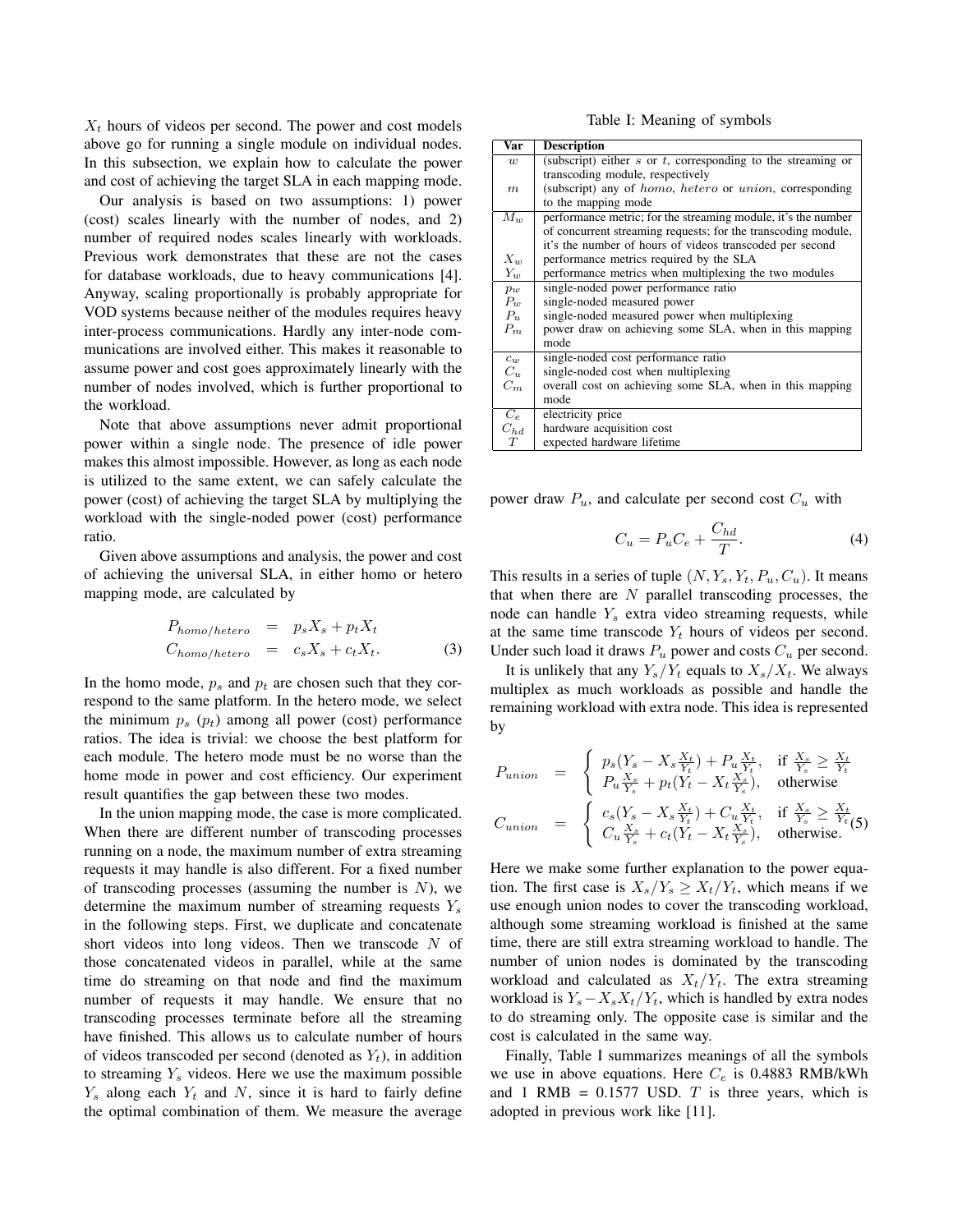Table II: VOD Applications

| $\overline{\phantom{a}}$ OS | <b>Streaming</b> | <b>Transcoding</b> | Source                                              |
|-----------------------------|------------------|--------------------|-----------------------------------------------------|
| Win                         |                  |                    | Helix Server   Helix Producer   Commercial products |
| Linux                       | VLC              | FFmpeg             | Open source                                         |

### IV. EXPERIMENT SETUP

Our experiment uses two VOD applications. We measure the power and cost efficiency on combinations of three types of processors and three types of disks.

#### *A. Software*

Table II summarizes the two VOD applications used in our experiment. Helix Universal Media Server and Helix Producer are commercial products from RealNetworks, Inc. These proprietary softwares are in use at University of Edinburgh, Thomas Telford School, University of Hawaii, etc. We run Helix softwares on Windows Server 2008 R2. Our second workload comes from two instances of open source software: VLC media player and FFmpeg. Despite a well know multimedia player, latest VLC also has built-in on-demand video streaming support. They are deployed on Ubuntu Server 12.04.1 LTS. We use up to twenty PCs as clients in the streaming experiment. The media players on clients are VLC.

## *B. Hardware Platforms*

Nodes in our experiments are classified into servers, PCs and netbooks, according to their computing power. Each node is equipped with a number of SSDs or HDDs. We pair servers with SAS drives and couple PCs and netbooks with SATA drives. Altogether the platform space contains six types of nodes.

Table III lists specifications of the hardware. Originally the netbook has a 100Mbps Ethernet card. We arm it with a USB 2.0 Gigabyte adapter which sustains 240 Mbps throughput under performance test using netperf under Linux.

## *C. SLA From YouTube*

We generate an SLA from public statistics of YouTube [12]. At the time we write this, 4 billion hours of videos are watched per month on YouTube. That is 5,600,000

 $(=4,000,000,000/(30*24))$  concurrent streaming requests on average. 72 hours of videos are uploaded per minute. Videos are invariably transcoded into a single format [13]. Most videos can be watched in four resolutions (240/360/480/720p). We assume a transcoding factor of 5. That is transcoding  $6$  (=5\*72/60) hours of videos in every second. Therefore the target SLA is  $(X_s =$ 5, 600, 000,  $X_t = 6$ ). We believe  $X_s$  is accurate while  $X_t$  is just an approximation because different codecs may affect the amount of work of transcoding. Anyway, the ratio  $X_s/X_t$  approximates the real case in order of magnitude.

Table III: Specifications of hardware configurations.

| <b>Node Type</b>    | Server                                                                | PC             | <b>Netbook</b>   |
|---------------------|-----------------------------------------------------------------------|----------------|------------------|
| Model               | Dell PowerEdge                                                        | <b>DIY</b>     | Asus EeePC       |
|                     | R410                                                                  |                | 1015PW           |
| <b>CPU Model</b>    | Xeon E5620                                                            | Core 2         | Atom N570        |
|                     |                                                                       | O6600          |                  |
| Clk. Speed(GHz)     | 2.40                                                                  | 2.40           | 1.66             |
| #Sockets            | 2                                                                     |                |                  |
| $\#Cores$           | 8                                                                     |                | 2                |
| #Threads            | 16                                                                    | 4              | $\overline{4}$   |
| TDP(W)              | 160                                                                   | 105            | 8.5              |
| Mem(GB)             | 4                                                                     | $\mathfrak{D}$ | $\mathfrak{D}$   |
| NIC(Mbps)           | 1000                                                                  | 1000           | $\overline{240}$ |
| <b>Avail. Disks</b> | SSD, SAS                                                              | SSD.           | SSD, SATA        |
|                     |                                                                       | <b>SATA</b>    |                  |
| #Slots              | 4<br>$\left(\begin{array}{ccc} -1 & -1 \\ -1 & -1 \end{array}\right)$ | 6              |                  |

(a) processors

| Disk Type    | SSD      | SAS | <b>SATA</b>   |  |  |  |
|--------------|----------|-----|---------------|--|--|--|
| <b>TOPS</b>  | $> 10^4$ | 210 | $\approx 100$ |  |  |  |
| Capacity(GB) | 120      | 300 | 1000          |  |  |  |
| (b) disks    |          |     |               |  |  |  |

#### V. EXPERIMENT RESULTS

This section illustrates experiment results.

#### *A. Streaming Workload*

Fig. 2 depicts the performance and power of the streaming module in Windows. SSDs invariably outperform traditional



Figure 2: Performance and power performance ratios. (Helix Server in Windows)

disks no matter which processor they are coupled with. More powerful processor gains greater performance, while wimpy nodes with SSDs are most power efficient. Only one SSD is enough to shift the bottleneck away from I/O components. Fig. 2 shows that a wimpy node with an SSD can serve more than 500 streaming requests in Windows. In Linux, the number is  $350<sup>1</sup>$ . We observed number of context switches sustained 40 – 60K per second in Linux. Such large number indicates implementation defects of the streaming

<sup>1</sup>Benchmarking details available at http://pacman.cs.tsinghua.edu.cn/ ∼fredfsh/hpcc2013/benchmark.tgz.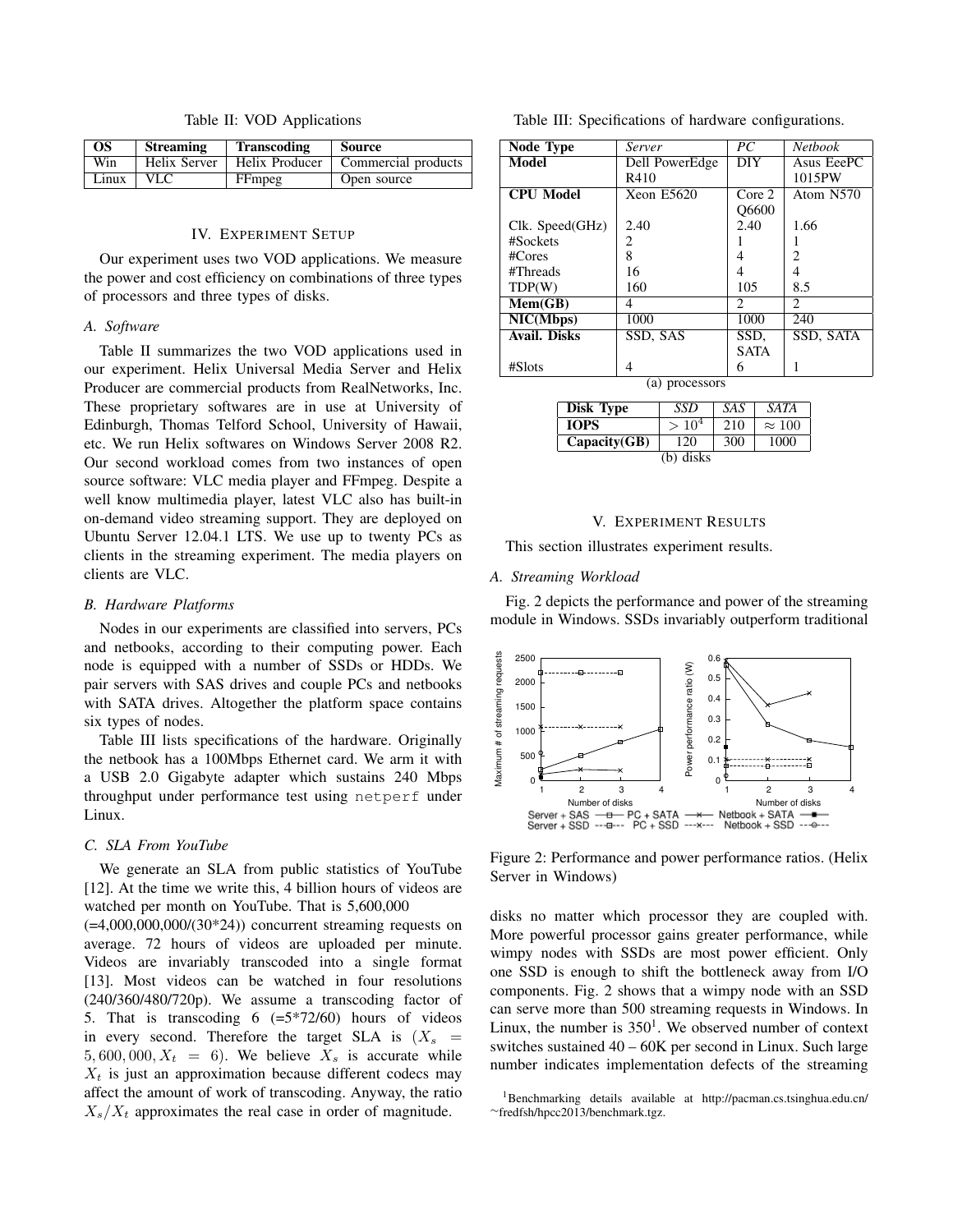

Figure 3: Power performance ratio and cost performance ratio of different platforms running the streaming module. The first letter denotes node type: N(etbook), P(C), S(erver), while the second letter denotes disk type: S(SD), H(DD).

application or Linux itself, which leads to the gap between the two operating systems. Adding more SAS disks to the server results in higher power efficiency, while two SATA drives are the best choice for a PC. Fig. 3 compares the power and cost efficiency of different platforms running the streaming module. In Linux, we didn't deploy the streaming module on PC/netbook with SATA drives because these are likely to be the poorest configurations. Fig. 3 confirms that wimpy nodes with SSDs are the most power and cost efficient platform to deploy the streaming module.

### *B. Transcoding Workload*

Fig. 4 depicts the power performance ratio of running the transcoding module. Disk type has negligible effect on power and cost performance ratio so we omit it here for brevity. The data illustrated here are SSD-based. In Windows, more powerful processor achieves higher power efficiency. In Linux, wimpy nodes have comparable power efficiency as servers, both better than PCs. Using different codes shows consistent results. Fig. 5 compares power and cost efficiency of different platforms running the transcoding module. Although PCs consume more power per unit work done, they are more cost effective than servers, except for using MPEG 4 in Linux.

## *C. Multiplexing Modules*

Fig. 6 illustrates the power and cost to achieve the target SLA, by multiplexing the two modules on a server with SSDs. In Windows, the optimal choice is to multiplex three transcoding processes while streaming. In Linux, it is best to transcode six videos in parallel, in addition to streaming.

## *D. Comparison on Mapping Modes*

Fig. 7 shows the power and cost of a cluster to achieve the target SLA, in different mapping modes. As SSDs are invariably more efficient than traditional harddrives, data related to homo mappings are SSD-based. Deploying the streaming module to wimpy nodes with SSDs and the transcoding module to servers reduces 28%/34% in power/cost per unit



Figure 4: The power draw of transcoding one hour of video per second.



Figure 5: Power performance ratio and cost performance ratio of different platforms running the transcoding module.

work done, in Windows, compared with using merely Xeon servers. In Linux the number is 32%/33%. Despite this fact, such heterogeneous configuration is not so competitive among our chosen configurations. In Windows, multiplexing the two modules on servers with SSDs has comparable



Figure 6: Power and cost of a cluster to achieve the target SLA, in union mode.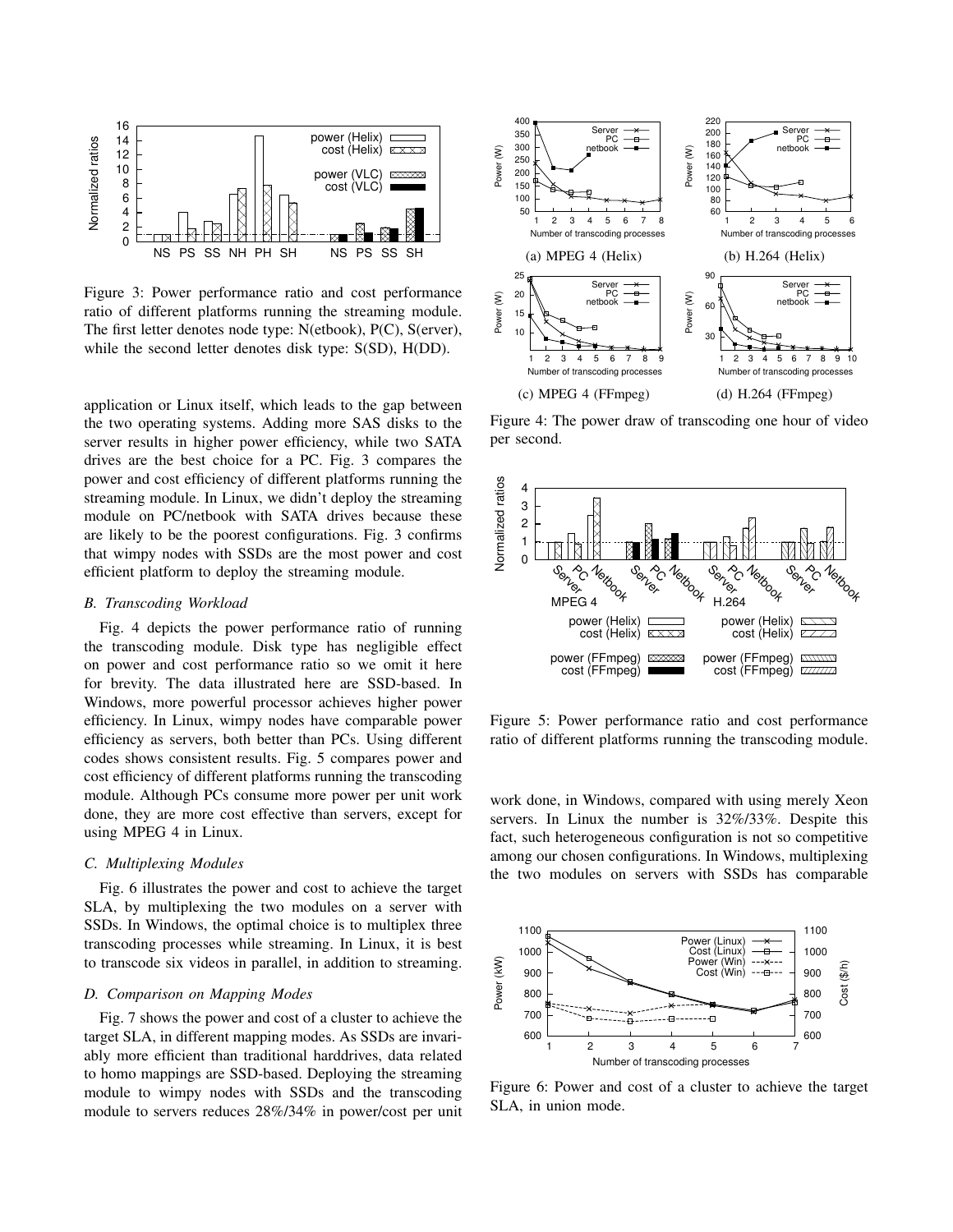

Figure 7: Power and cost of a cluster to achieve the target SLA.

cost and power effectiveness (less than 10% difference). However this union mode draws twice as much power as the heterogeneous solution and costs 40% more dollar in Linux, per unit work done. In Linux, using wimpy nodes only is the second best choice. But among the five configurations in Windows it is the most inefficient one.

## VI. RELATED WORK

Wimpy nodes with SSDs. The idea of coupling wimpy nodes and SSDs is raised by many researchers. Andersen et al. [1] design a key-value store on embedded CPUs with flash storage. Stuedi et al. [6] build a modified Memcached on nodes with 10 Gigabyte Ethernet adapters and processors of low clock frequency. Berezecki et al. [2] port Memcached to 64-core Tilera TILEPro64 platform. Szalay et al. [14] propose so-called *Amdahl blades* which combine wimpy nodes and SSDs to offer significantly high throughput and low energy consumption. On the other hand, Lang et al. [3] claim database applications don't perform well on wimpy clusters. Same authors propose an empirical method on cluster construction for database applications in [4]. Authors of FAWN [5] conduct experiments to explore which kinds of workloads are handled well (or not well) on FAWN-like platforms. To our best knowledge, we are the first to deploy VOD systems on various hardware configurations, including the FAWN-like platform. We also quantify the effectiveness of multiplexing different modules to same nodes.

Energy management in heterogeneous data center. There is much work on energy management considering the heterogeneity of a data center. Nathuji et al. [15] leverage power-management support from nodes themselves for power budgeting. Heath et al. [16] model the effect of running each workload on every type of node with certain power and performance metrics. Rusu et al. [17] present a clusterwide QoS-aware technique that dynamically reconfigures the cluster to reduce energy consumption. CASH'EM [18] maximizes profit from data center's point of view. Bertini et al. [19] solve power-efficiency problem in heterogeneous web server clusters with the help of control theory. Mukherjee et al. [20] extend energy-management to the temporal dimension for virtualized heterogeneous data centers. Our experiment shows that energy reduction involves corporation of applications, operating systems, different components of hardware and application-to-node mapping modes. Any of these factors may affect power and cost efficiency.

#### VII. CONCLUSION

In this paper we perform a case study on finding the optimized configuration for VOD systems. We evaluate two VOD applications, in Windows and Linux respectively, on combinations of three types of processors and three types of disks, in three module mapping modes. The experiment result shows that, scheduling the streaming module to wimpy nodes with SSDs and the transcoding module to Xeon servers reduces no more than 35% power or cost per unit work done, compared with the server-only solution, in both Windows and Linux. Multiplexing different modules on servers achieves comparable power and cost reduction, in Windows. In Linux it is even worse than the traditional non-multiplexing server-only configuration. In Linux, using wimpy nodes for both modules is the second optimal configuration among our choices, but it is the poorest in Windows. These anti-intuitive and non-consistent results over different operating systems imply the intrinsic complexity of the problem. Finding an optimized configuration for a VOD system needs empirical results to support quantitative instead of qualitative analysis.

#### ACKNOWLEDGMENT

The authors would like to thank the anonymous reviewers whose inputs greatly improved the paper. Our work gets support partly from NSFC project 61133006, National High Technology Project 2012AA01A302, and National High-Tech Research and Development Plan (863 project) 2013AA01A215.

#### **REFERENCES**

- [1] D. Andersen, J. Franklin, M. Kaminsky, A. Phanishayee, L. Tan, and V. Vasudevan, "Fawn: A fast array of wimpy nodes," in *Proceedings of the ACM SIGOPS 22nd symposium on Operating systems principles*. ACM, 2009, pp. 1–14.
- [2] M. Berezecki, E. Frachtenberg, M. Paleczny, and K. Steele, "Many-core key-value store," in *Green Computing Conference and Workshops (IGCC), 2011 International*. IEEE, 2011, pp. 1–8.
- [3] W. Lang, J. Patel, and S. Shankar, "Wimpy node clusters: What about non-wimpy workloads?" in *Proceedings of the Sixth International Workshop on Data Management on New Hardware*. ACM, 2010, pp. 47–55.